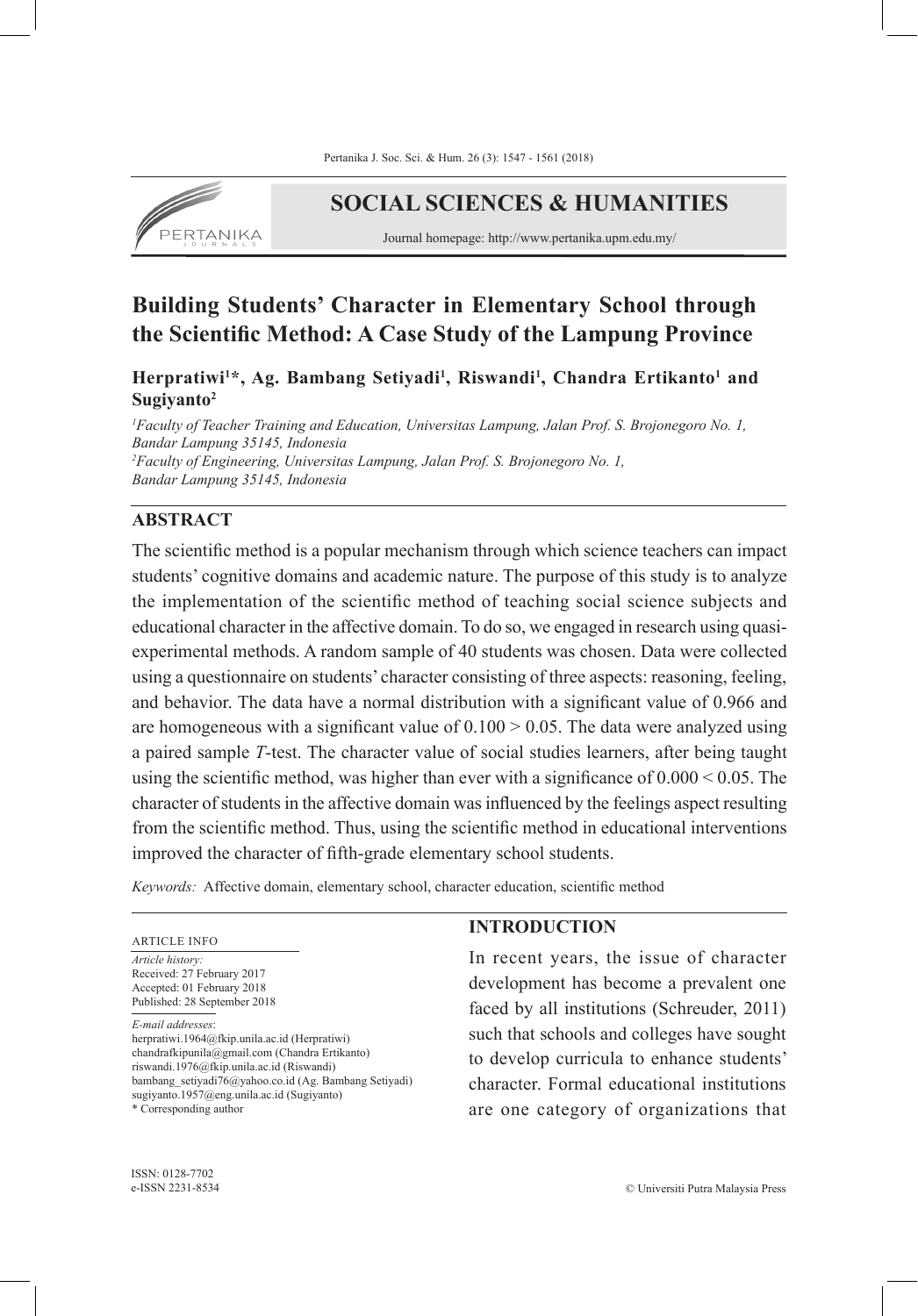have pursued this goal (Anwar, 2016), as schools have the role, resources, and cultural capital of the powerful to shape students' experiences (Chang & Chou, 2015; Lareau, 1987; Lickona, 1996). Activities in the classroom affect and change students (Tinto, 1987); thus, it is necessary to integrate the values of society into their formal education (Owour, 2008). It is difficult, however, for schools to create programs that lead to character education and to measure the success of these programs (Schaps et al., 2001).

Learning in schools should not only be oriented to domain-oriented (cognitive) academic activities, but also to the affective domain of social, emotional, and ethical competence. This can be done by scientific method, where scientific method has been used only by teachers in the field of natural science. The scientific method is built on the understanding of the theories of the constructivist Piaget (1968), as well as Ausubel (1968)'s theory of meaningful learning. Bruner (Carin & Sund, 1975) posited that people only learn and develop the mind through discoveries that will strengthen memory retention. Vygotsky (1990), a social constructivist, believed that cognitive learners will be developed at the moment when the teacher provides scaffolding through interaction with peers. Scientific methods are applied in class and group so that students can build knowledge and develop their character.

Value education scaffolds social and emotional learning, develops peer group friendships, and promotes a sense of

"togetherness" as the basis for the classroom community (Oers & Hannikainen, 2001). According to Woolfolk (2004), cognitive development was influenced by maturity, activity, and social transmission. With the activities that form the scientific method, cognitive and character learners will develop in tandem. Through the method, where students work together to conduct research, as well as through discussion, the teacher can create a moral community. Such a community is characterized as one where students respect and care for one another such that mutual respect exists within the group, and where a democratic environment exists in the classroom such that students are involved in decision making. Teachers train the students on a moral discipline, using the creation and application of the rules as an opportunity to promote moral reasoning, self-control, and respect for others, as well as to teach values through the curriculum using academic subjects (Cheung & Lee, 2010).

Character education involves values education or religious education, which must teach the scientific method (Kirschenbaum, 2000). Character education has the educational value of helping students to develop dispositions to act in ways that definitely. The role of schools that stand out with regard to the formation of character can be characterized as follows:

*"to build on and supplement the values children have already begun to develop by offering further exposure to a range of values that are current in society (such as*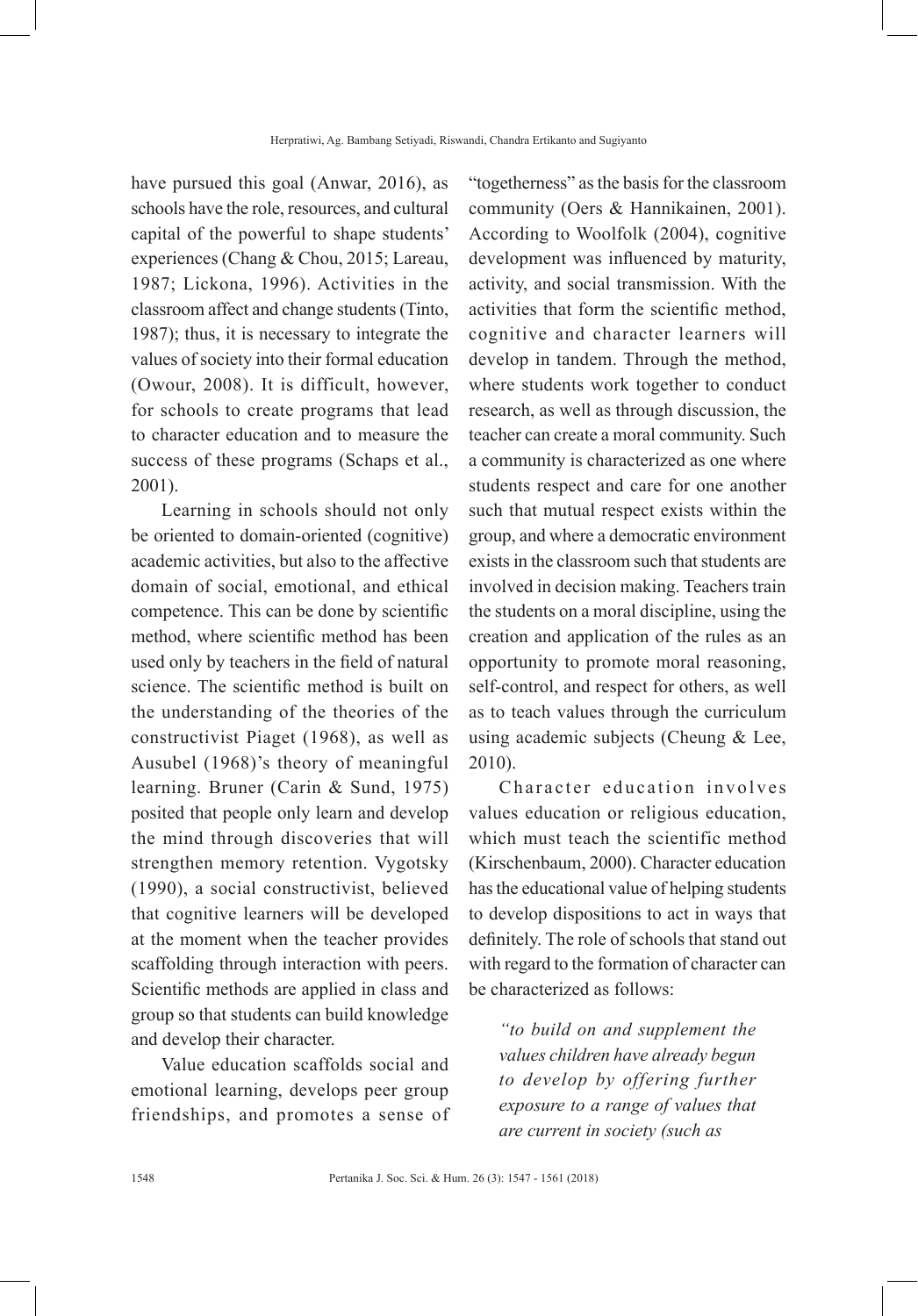*equal opportunities and respect for diversity); and to help children to reflect on, make sense of and apply their own developing values'*  (Halstead & Taylor, 2000, p. 169).

Halstead and Taylor (2000) found that character values were taught and presented in learning Citizenship, Personal, Social, and Health Education (PSHE), and other subjects such as History, English, Math, Science and Geography, Design and Technology, as well as Physical Education and Sport. According to Lickona (1991), and Ryan and Bohlin (1999), character education includes moral reasoning (or the ability to know when something is good), moral feelings, love, kindness, as well as moral behavior (or doing something good). Gleeson and Flaherty (2016) stated that the role of the teacher consists of being a moral educator, role model, and holistic educator. The responsibility of schools is, thus, to provide a moral education on behalf of the state. Lickona (1991) showed that character education was developed to train students to be able to decide what is right or wrong, and to act in accordance with their beliefs.

Character is a collection of qualities, or a mark that distinguishes itself from others (Homiak, 2007). The character of an individual determines whether they understand love and kindness, and whether they do well (Ryan & Bohlin, 1999). Character education is not only limited to courage, integrity, decency, kindness, perseverance, responsibility, tolerance, discipline, respect, and responsibility, but

also denotes how a person responds to desires, fears, challenges, opportunities, failure, and success (Cheung & Lee, 2010). Character education helps students to understand right from wrong and to know how to control themselves and consistently do what is right (Josephson, 2002). According to Lickona (1991), character education addresses three aspects: knowledge (cognitive), feelings, and action. This study examined the scientific method and character education and focused on three aspects, namely reasoning, feeling, and behaviors.

For these reasons, it is necessary to study whether the scientific method influences the character of elementary school students of Social Science in the Lampung province of Indonesia. Elementary schools are the most basic institutions for shaping the character of future citizens.

#### **LITERATURE REVIEW**

Learning in schools should be oriented to academic activities that tend to not only cognitive domains, but also the affective domain. These activities should target social competence, emotions, and ethics, because doing so will contribute to students' quality of life (Cheung & Lee, 2010; Cohen, 2006). This can be done by means of the scientific method, although the scientific method has generally been used only by science teachers. Learning by the scientific method involves students conducting observations, proposing a hypothesis, and testing that hypothesis by means of experimentation (Raven et al., 2008). The scientific method refers to a set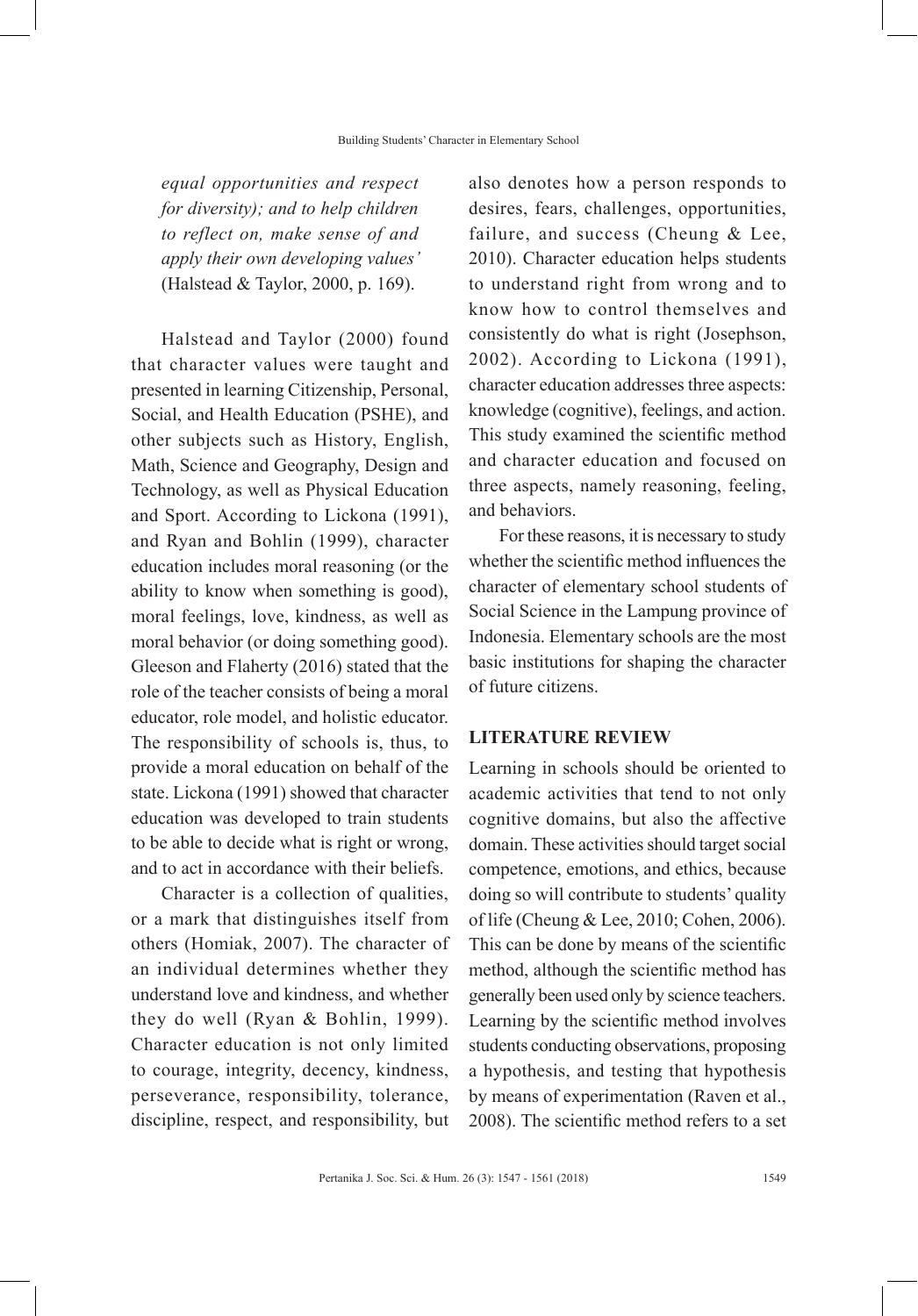of assumptions, attitudes, and procedures used to investigate, pose questions, and draw conclusions (Hockenbury & Hockenbury, 2000; Mc Murry & Fay, 2008). The scientific method is a method of collecting data that relies on the assumption that knowledge is built from observation and that knowledge is a truth (Ferrante, 2008). Students using the method will make observations, ask questions, formulate hypotheses, search for the evidence to test hypotheses, and develop theories (Keyes, 2010; Wicander & Monroe, 2006). The scientific method will familiarize the students for scientific and critical thinking that begins with observation activities, proposing hypotheses, and experimenting.

Character education includes three aspects of knowledge (cognitive), feeling, and action. This is in accordance with Park's opinion (2017), that cognitive ability positively supports tripartite character, that is, interpersonal, intrapersonal, and intellectual personality. Zarinpoush's (2000); Blanchette (2010), and Smith (2017) research shows that reasoning and mood affect a person's moral behavior and enrich the understanding of moral education. Students with good behavior exhibit more moral and emotional sensitivity than children who engage in bad behavior. Furthermore, the empathy component is stronger in encouraging prosocial behavior and inhibiting antisocial measures than the cognitive component (Lonigro, 2014).

The moral dilemma raises judgment and affects reasoning, which in turn affects the process of moral judgment, requiring

the empathy of teachers, and teachers to package the values of character education so as to accelerate the change of students' knowledge of the value (Barger, 2013; Beachum, 2013; Senland, 2013; Walker 2015).

Moral learning will shape the character of the child. The level of reasoning in view of the moral object will affect the feelings, goals, and actions. Teachers should remember this wisely, because knowledge of morals will affect the moral response that is awakened to the child. Moral learning should be interesting, so it will affect the habits and willingness to behave well (Nucci, 2014).

Kohlberg's theory of moral development explores the role of cognition and emotion, although the focus is cognition. Contemporary post-formal theory leads to the conclusion that skills resulting from cognitive affective integration facilitate consistency between moral judgment and moral behavior. The development model of the four moral components for development describes these skills in particular. Components, moral motivation, moral sensitivity, moral reasoning and moral character, operate as a multidimensional process that facilitates moral development and then encourages moral behavior (Morton, 2006).

#### **METHODS**

The research used was quasi-experimental in nature to evaluate the causal relationship between the scientific method with the character of elementary school students in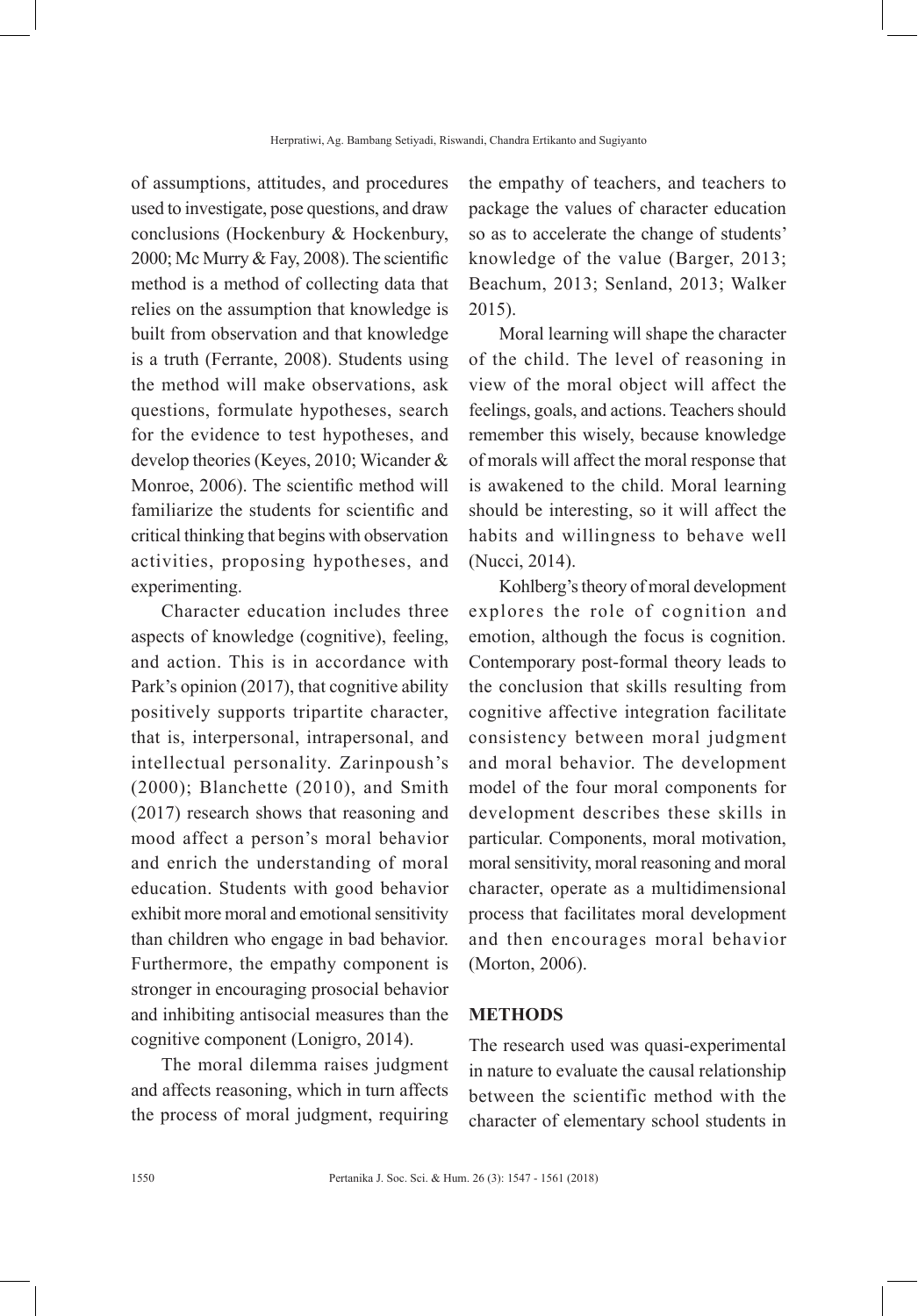Lampung Province and assess what factors are dominant in the characters formation. This method reveals the causal relationship that is not determinative but is only a probability of increasing the probability of effect (Cook & Campbell, 1979; Shadish, 1995; Shadish et al., 2002).

This research methodology is used to answer the research question whether there is influence between the scientific method with the character of elementary school students in Lampung Province? And what factors are dominant in the formation of these characters?

The sample was determined by random sampling, which involved sampling the population with a random member of the population regardless of strata. Samples were obtained directly from the sampling unit; thus, each unit had the same opportunity to be sampled (Roscoe, 1975). The number of samples was determined by Stephen Isaac and William B. Michael (Isaac, 1981) with an error rate of 5%. The sample size was 40 students (22 girls and 18 boys) in fifth-grade elementary school with an average age of 12 years. The research was conducted during a single week.

Table 1

| Aspects of the character questionnaire and the |
|------------------------------------------------|
| number of statement items                      |

| Aspect of Measurement | Number of Items |
|-----------------------|-----------------|
| Reasoning             | 9 items         |
| Feeling               | 6 items         |
| <b>Behavior</b>       | 15 items        |
| Total                 | 30 items        |

Data on the character of the students were collected by means of questionnaires consisting of three aspects (Lickona, 1991) in which the statements were developed by the author: reasoning (9 statements, numbered as items 1 through 9), feelings (6 statements, numbered as items 10 to 15), and behavior (15 statements, numbered as items 16 to 30), as shown in Table 1.

Table 2 shows the value of the reliability of the questionnaires according to the aspect of students' character, in which reasoning was obtained with a Cronbach's Alpha value of 0.89, feelings with a Cronbach's Alpha value of 0.81, and behavior with a Cronbach's Alpha value of 0.93. Based on the reliability testing, all aspects have a Cronbach's Alpha value of 0.967, so that all items contained in the questionnaire were reliable and consistent throughout the test because the reliability was strong (Bonett & Wright, 2015; Maier et al., 2016; Sebastian, 2004).

Table 2 *Reliability of the character aspects*

| Aspect of Measurement | Cronbach's Alpha<br>Value |
|-----------------------|---------------------------|
| Reasoning             | 0.89                      |
| Feelings              | 0.81                      |
| <b>Behavior</b>       | 0.93                      |
| Total                 | 0.967                     |

Table 3 shows that all of the data were tested using a one-sample Kolmogorov-Smirnov score (Yu et al., 2006), which had a normal distribution. The Kolmogorov-Smirnov score for the reasoning aspect was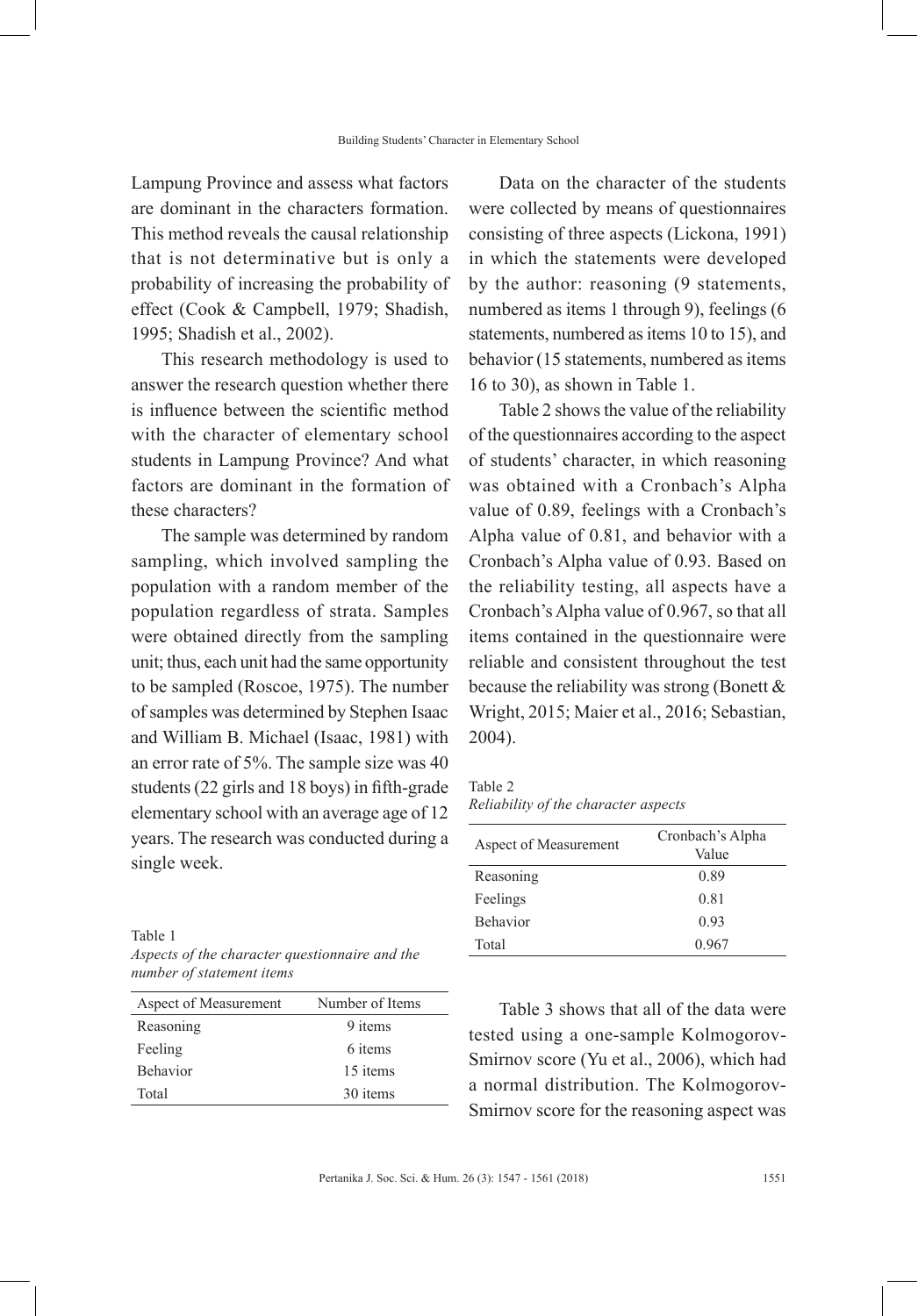0.231 with a significant value of 0.200; the feelings aspect was 0.238 with a significant value of 0.200; and the behavioral aspect was 0.308 with a significant value of 0.077. This indicated that the samples were normally distributed.

Table 3 *Results of the data normality test*

| Aspect of<br>Measurement | Kolmogorov-<br>Smirnov Score | Significant<br>Value |
|--------------------------|------------------------------|----------------------|
| Reasoning                | 0.231                        | 0.200                |
| Feelings                 | 0.238                        | 0.200                |
| Behavior                 | 0.308                        | 0.077                |

Based on the homogeneity test using one-way ANOVA (Ary et al., 2010), the significant value was  $0.100 > 0.05$ , which indicated that the sample was homogeneous. The data were analyzed using a paired sample *T*-test as the design (Ary et al., 2010). A step-by-step analysis of the data is shown in Table 4.

Table 4 *Steps of the data analysis*

| <b>Steps</b> | Purpose             | Analysis         |
|--------------|---------------------|------------------|
|              | Reliability         | Cronbach's alpha |
|              | assessment          | test             |
| 2            | Relationships among | Correlation      |
|              | variables           | analysis         |
| 3            | Differential tests  | Paired sample    |
|              | before and after    | t-test           |
|              | treatment           |                  |

#### **RESULTS**

#### **Mean and Standard Deviation**

The average and standard deviation of the three aspects of character were compared. Table 5 shows that the highest average was the reasoning aspect  $(2.556 \pm 0.527)$ , followed by feelings with an average of  $2.17 \pm 0.408$ , and behavior with an average of  $2.00 \pm 0.378$ . Of the three categories, the lowest was the behavioral aspect and the highest was the reasoning aspect.

Table 5 *Mean and standard deviation (SD)*

| Character | Mean  | SD    |
|-----------|-------|-------|
| Reasoning | 2.556 | 0.527 |
| Feelings  | 2.17  | 0.408 |
| Behavior  | 2.00  | 0.378 |

## **Inter-Correlation among the Aspects of Character**

Three aspects of the character of students were analyzed by the correlation analysis. Table 6 shows how the character aspect was correlated with all other aspects. The results presented in Table 6 show that the reasoning aspect was significantly correlated with the behavioral aspect. Its correlation coefficient was  $0.683$  ( $r = 0.683$ ) and its significant value was  $0.043$  ( $p < 0.005$ ). The feelings aspect was significantly correlated with the behavioral aspect with  $r = 0.977$  and  $p =$ 0.001 ( $p < 0.005$ ). The aspects of character in this study were reasoning, feelings, and behavior. Correlation analysis between these two aspects cannot describe the correlation that is closest among the three, and thus further correlation analysis is required.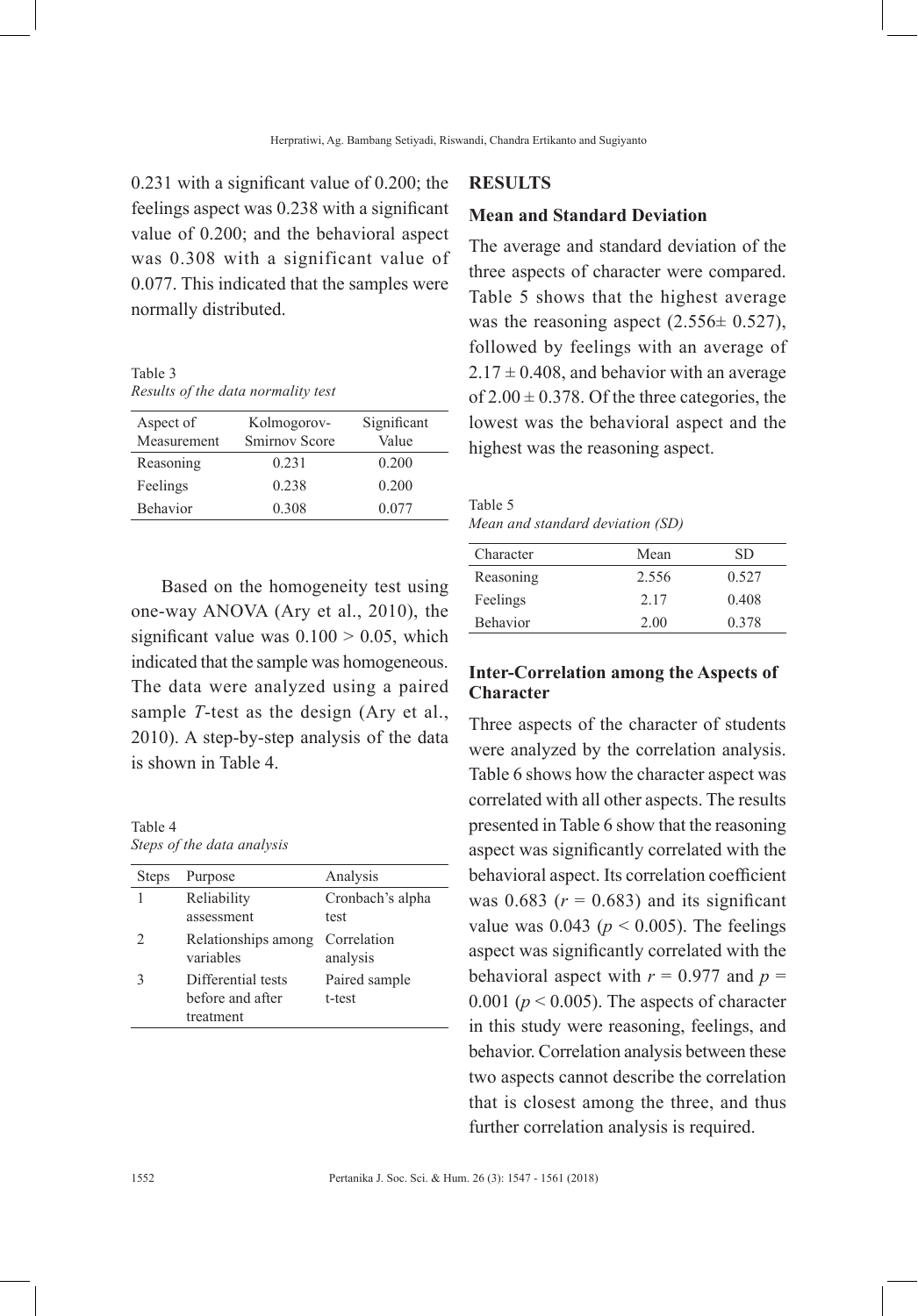|                 | Reasoning |       | Feeling |       | <b>Behavior</b> |       |
|-----------------|-----------|-------|---------|-------|-----------------|-------|
|                 |           | Sig   |         | Sig   |                 | Sig   |
| Reasoning       |           |       | 0.720   | 0.107 | 0.683           | 0.043 |
| Feeling         | 0.720     | 0.107 |         |       | 0.977           | 0.001 |
| <b>Behavior</b> | 0.683     | 0.043 | 0.977   | 0.001 |                 |       |

| Table 6                                          |  |  |  |
|--------------------------------------------------|--|--|--|
| Inter-correlation among the aspects of character |  |  |  |

#### **Regression Analysis of Variables**

A regression analysis was performed to determine whether character can be predicted by reasoning and feelings, as well as to identify whether character is better predicted by either the reasoning or feelings variable. Regression was performed to determine the extent of the contribution of reasoning or feelings to character. Variables reasoning and feelings were used as independent variables for character. Tables 7 and 8 show that reasoning was a significant

contributor to behavior to a significant degree, with values of 0.001 for less than 0.05. Given this significance, reasoning can be said to influence behavior. A significant contribution was made to behavior by the reasoning variable with a value of 0.786 or 78.6%, of which 21.4% of the behavior was influenced by other factors. The contribution made by the feelings variable towards behavior was 0.972, or 97.2%, of which 2.8% of the behavior was influenced by other factors.

| Model      | Unstandardized coefficient |            | Standardized coefficient |           |       |
|------------|----------------------------|------------|--------------------------|-----------|-------|
|            | B                          | Std. error | <b>Beta</b>              |           | Sig.  |
| (Constant) | $-5.308$                   | 15.249     | 0.887                    | $-0.348$  | 0.738 |
| Reasoning  | 0.879                      | 0.173      |                          | 5.078     | 0.001 |
| (Constant) | 118.180                    | 3.840      | $-0.986$                 | 30.775    | 0.000 |
| Feeling    | $-0.540$                   | 0.046      |                          | $-11.784$ | 0.000 |

Table 7 *The constant of the reasoning and feelings aspects*

Knowing that the constant value of the reasoning aspect was −5.308 and that the reasoning aspect value was 0.879, we could thus obtain the regression equation of  $y =$ −5.308 + 0.879*x*. That is, when students obtained a score of 21.4 in reasoning, it could be predicted that the behavior score was  $y = -5.308 + (0.879 \times 22) = -5.308 +$  $19.338 = 14.03$ . While the constant of the feelings aspect was 118.180, the value of the feelings aspect was −0.540, giving us the following regression equation:  $v = 118.180$ + (−0.540*x*). That is, when the feelings of students obtained a score of 97.2, it could be predicted that the behavior score was *y*  $= 118.180 + (-0.540 \times 97.2) = 118.180 +$  $(-52.488) = 65.692$ .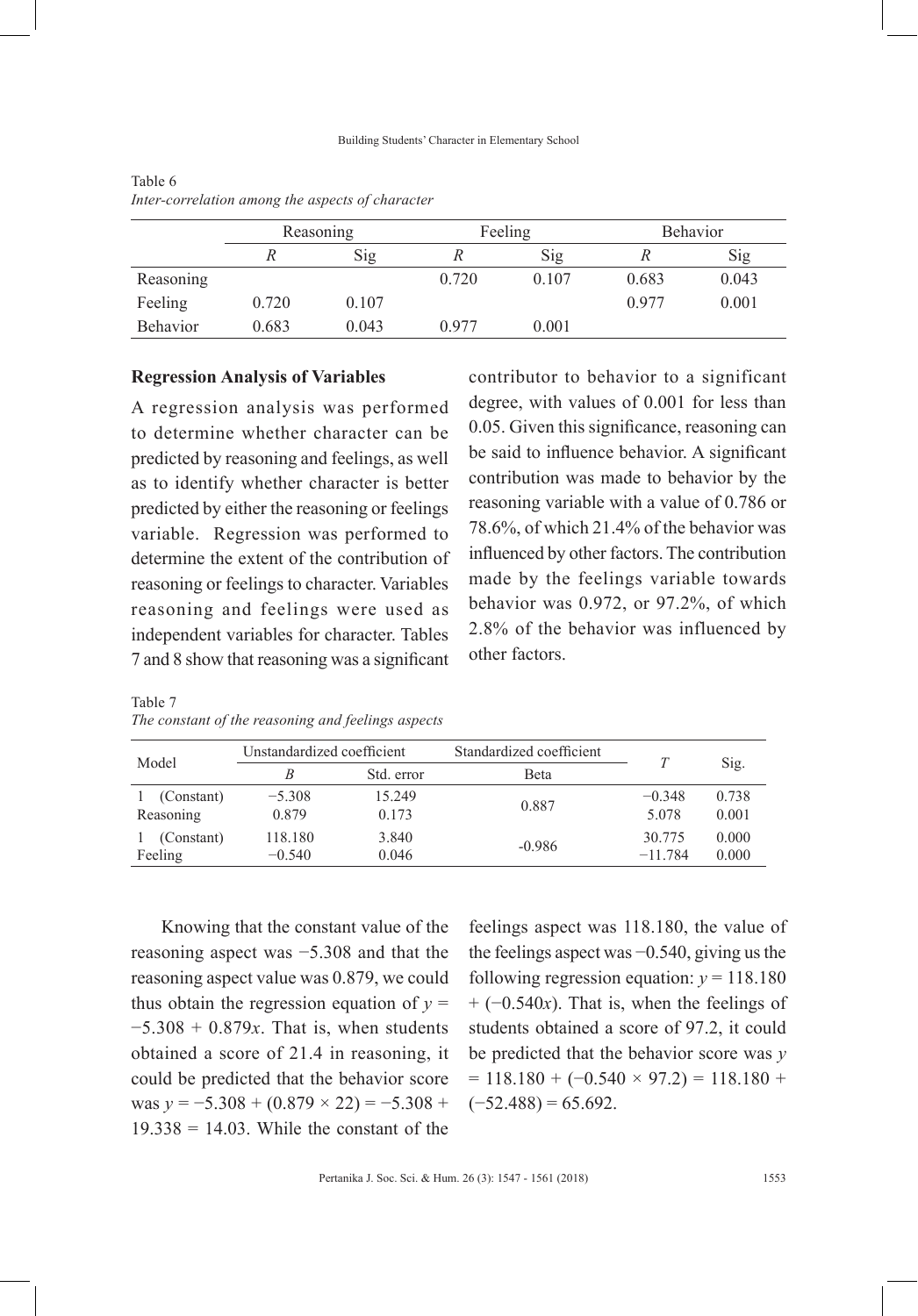| Model       |       | $R^2$ | Adjusted $R^2$ | Std. error of the estimate |
|-------------|-------|-------|----------------|----------------------------|
| 1 Reasoning | 0.887 | 0.786 | 0.756          | 2.531                      |
| 1 Feeling   | 0.986 | 0.972 | 0.965          | 0.529                      |

Table 8 *The contribution of reasoning and feelings to behavior*

The data in Table 9 describe how the variables contribute to the reasoning and feelings of character. The results of the analysis showed that these two variables were significant predictors of character. The most obvious contributions of variants were

from feelings ( $\beta$  = 0.986,  $p$  < 0.01), followed by reasoning (β = 0.887, *p* < 0.01). It can be said that the feelings aspect contributed as a potential variable to the formation of character.

Table 9

*Regression analysis of the reasoning and feelings variables*

| Variable  |          | Std. error $B$ | Beta $(\beta)$ |
|-----------|----------|----------------|----------------|
| Reasoning | 0.879    | 0.172          | 0.887          |
| Feeling   | $-0.540$ | 0.046          | $-0.986$       |

As discussed earlier, feelings and reasoning were significantly correlated with character ( $r = 0.977$ ,  $p < 0.01$  and  $r = 0.683$ ,  $p < 0.01$ ). To find out which of the two independent variables acted as a predictor of character, a multiple regression analysis with a stepwise approach was performed. As shown in Table 8, with two independent variables included in the equation, only the feelings variable was statistically significant in predicting character. Analysis showed that the feelings aspect was predicted as the best contributor to character ( $\beta$  = 0.972, *p* < 0.01). It was found that the same aspect accounted for 98% of the feelings aspect of reasoning. In particular, the variable aspect of feelings contributed 98% of character, and reasoning was not a significantly

predictive aspect of character. The use of the feelings aspect was a very strong predictor of character. Reasoning can be understood as being directly related to character and not as a factor that has a direct effect on character. Aspects of the feelings of students predict their character and in turn, the feelings aspect of students is predicted to help build character.

## **Differences Pre- and Post-Test of the Character Values of Students**

Table 10 shows the results of the descriptive statistical analysis. The table shows that the average pretest value was  $47.62 \pm$ 0.886 with a standard error of 0.886 and an average posttest value of  $66.70 \pm 0.868$  with a standard error of 0.868.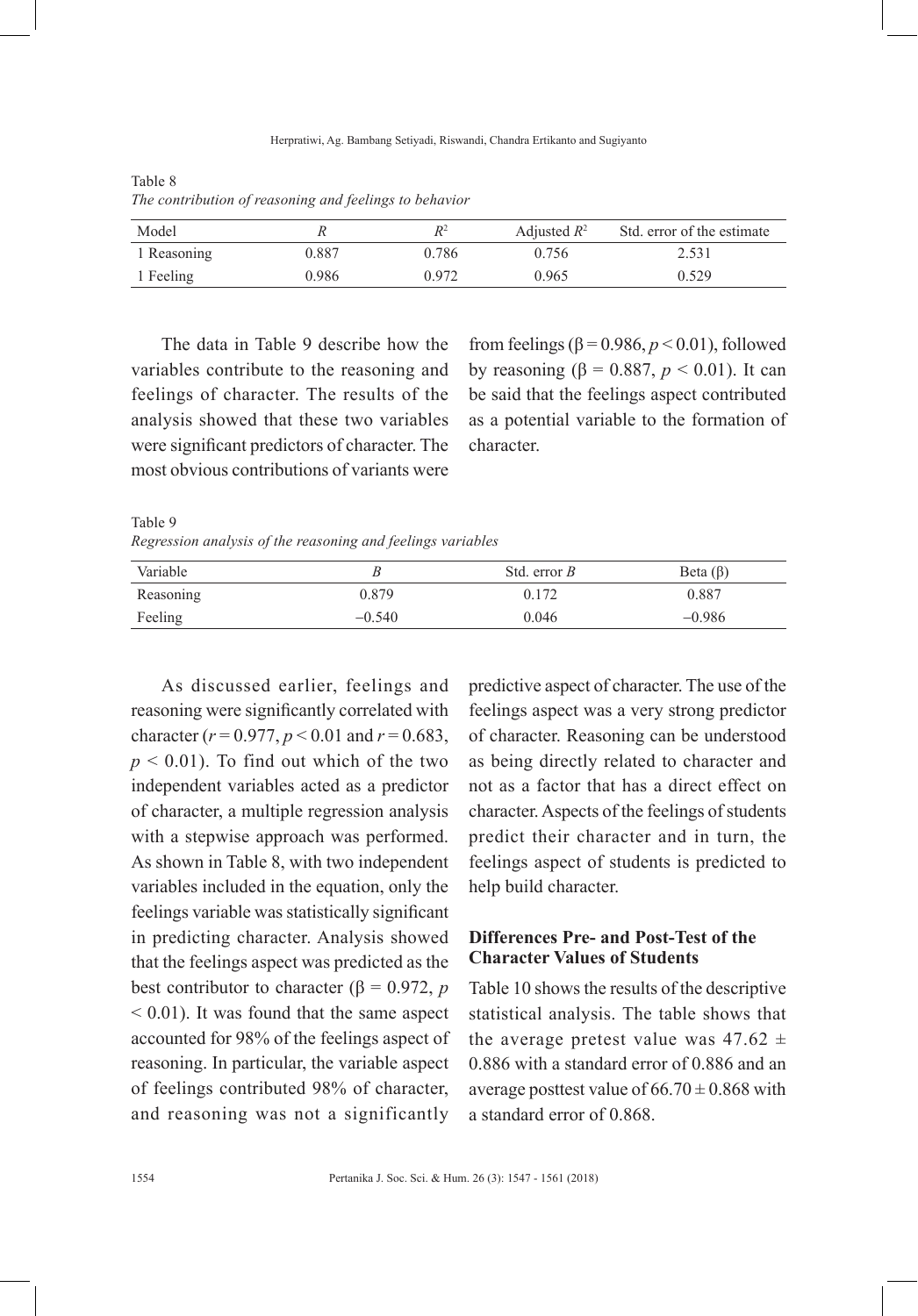|                | Mean  |    | SD    | Std. Error Mean |
|----------------|-------|----|-------|-----------------|
| Pair 1 Pretest | 47.62 | 40 | 5.601 | 0.886           |
| Posttest       | 66.70 | 40 | 5.492 | 0.868           |

Table 10 *Paired samples statistics*

Table 11 shows the results of the correlation analysis between the pre- and posttest values. The correlation coefficient was 0.349 with a significance value of 0.27. This suggests that both sets of data were not correlated.

| Table 11                   |  |
|----------------------------|--|
| Paired samples correlation |  |

|                                | N  | Correlation | Sig.  |
|--------------------------------|----|-------------|-------|
| Pair 1 Pretest and<br>Posttest | 40 | 0.349       | 0.027 |

Table 12 shows the results of the average difference between the pre- and posttest values. The results show that the *T* value was −19.058 with a significant value (two-tailed) of 0.000. This explains why there was a difference between the pre- and posttest values, and therefore the value of T was found to be negative, indicating that

the posttest value was better than the pretest value. Thus, there were differences in the character education of students before and after learning with the scientific method. The fifth-grade elementary students in the social sciences who learned according to the scientific methods had better character education than before.

Table 12 *Paired samples test*

|                                |          | Paired Differences |                    |                                              |           |           |    |                            |
|--------------------------------|----------|--------------------|--------------------|----------------------------------------------|-----------|-----------|----|----------------------------|
|                                |          |                    |                    | 95% Confidence Interval<br>of the Difference |           |           | df | Sig.<br>$(two-$<br>tailed) |
|                                | Mean     | <b>STD</b>         | Std. Error<br>Mean | Lower                                        | Upper     |           |    |                            |
| Pair 1 Pretest and<br>Posttest | $-9.075$ | 6.330              | 1.001              | $-21.099$                                    | $-17.051$ | $-19.058$ | 39 | 0.000                      |

#### **DISCUSSION**

Based on the analysis, it appears that the value of the character of students in social science subjects is higher after learning with the scientific method than before the use of the scientific method. Thus, the scientific method proved capable of forming students' character in social science subjects, although the social sciences material tends to exist on a cognitive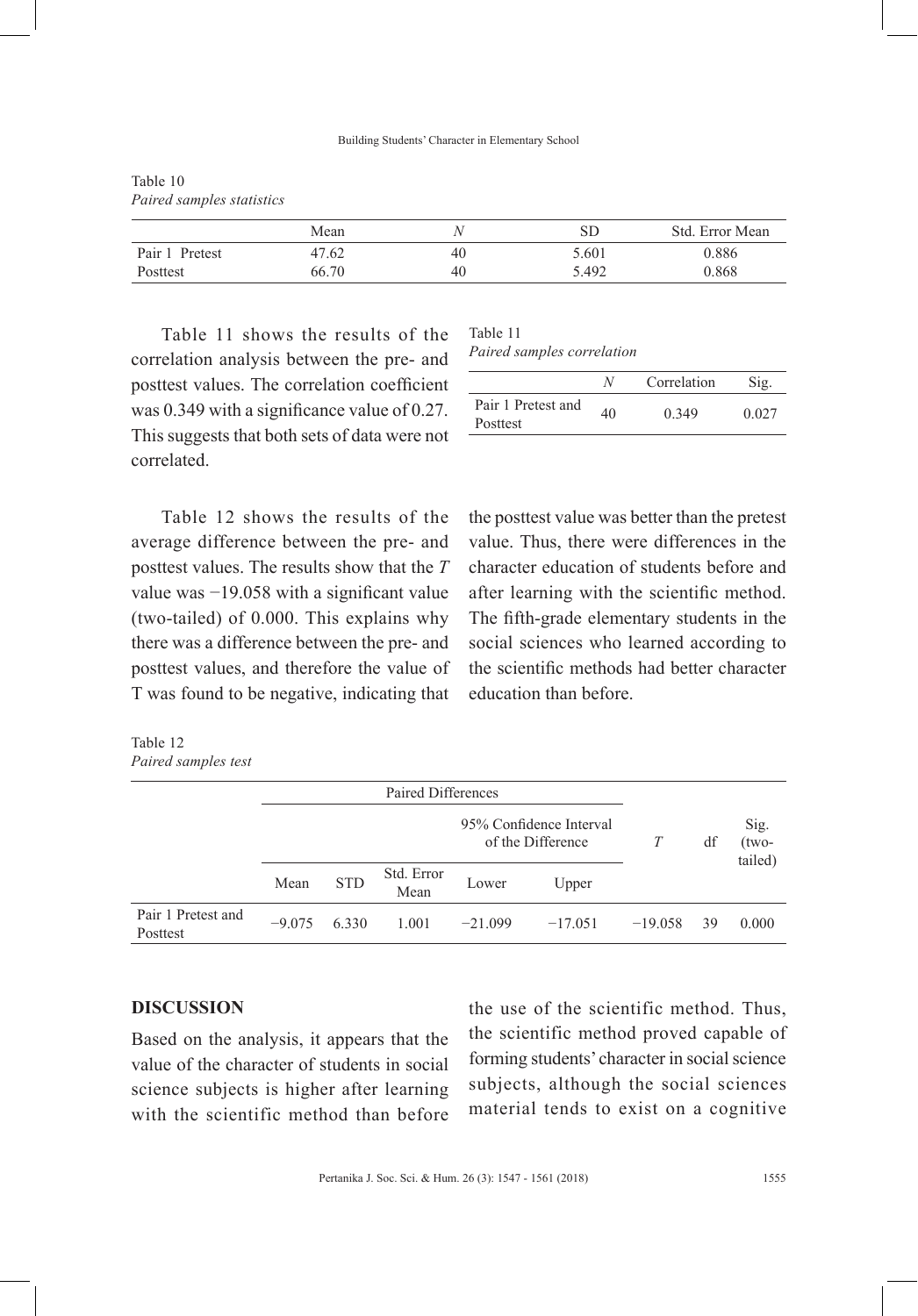process dimension involving memory and understanding, and exists in the factual and conceptual knowledge dimension (Anderson & Krathwohl, 2001). The scientific method can improve character because learners are accustomed to observing and searching for a problem or symptom, and teaching is not enough, on its own, for explaining the material (Bernard, 1995). With the scientific method, students experience the process of diffusion and socialization, and will have a broader perspective of the area of science being taught to them. The application of scientific method in learning is conducted in groups and classical so that the process of socialization between students that can form the character and strengthen the knowledge.

Viewing is the process of overcoming conceptual misperception. Observation is the basis of scientific thinking, because learning is not "literal" or "mechanical." The results of student learning do not come from a textbook, but from the opinions of experts and other authorities. With the complexity of the scientific method, the material will be analyzed according to each variable. If the scientific method is used consistently, students will be taught to think critically and become powerful thinkers of the fields that they are studying (Keyes, 2010). The scientific method provides an opportunity for students to apply and develop an understanding of scientific ways of thinking and develop their character accordingly. Classes are formed in groups of four to six students to solve problems starting from observation, data collection, experimenting, and experimental presentation.

There are three aspects involved in the formation of character: reasoning, feelings, and behavior (Lickona, 1991). Table 4 shows that the feelings aspect is more dominant in forming behavior than the reasoning aspect that follows. The data also show that the relationship to feelings is higher than that to reasoning. The relationship between feelings and reasoning will affect students' character. The data also show that students' character is related to feelings and reasoning. Apparently, agreeing and disagreeing with students with regard to the object of character, and deciding to do things to make others happy, given that behavior depends on the situation, will make students interested in behaving better. This study indicated that students' character is formed by the feelings that teachers instill in them using the scientific method. Through the scientific method, students will be conditioned to handle the feelings that are often referred to as emotional intelligence. The steps of the scientific method are to train and organize emotions, because emotions are reactions to an object, rather than reactions to character or great feelings toward someone or something (Robbins & Judge, 2013).

An intelligence and emotional maturity will determine how well a person can use their skills and determine their attitude and behavior (Cooper & Ayman, 1998; Goleman, 1995). The ability to perceive, understand, and apply emotional sensitivity selectively as an energy source needs to be learned by students using the right method, which is powered by Mahasmeh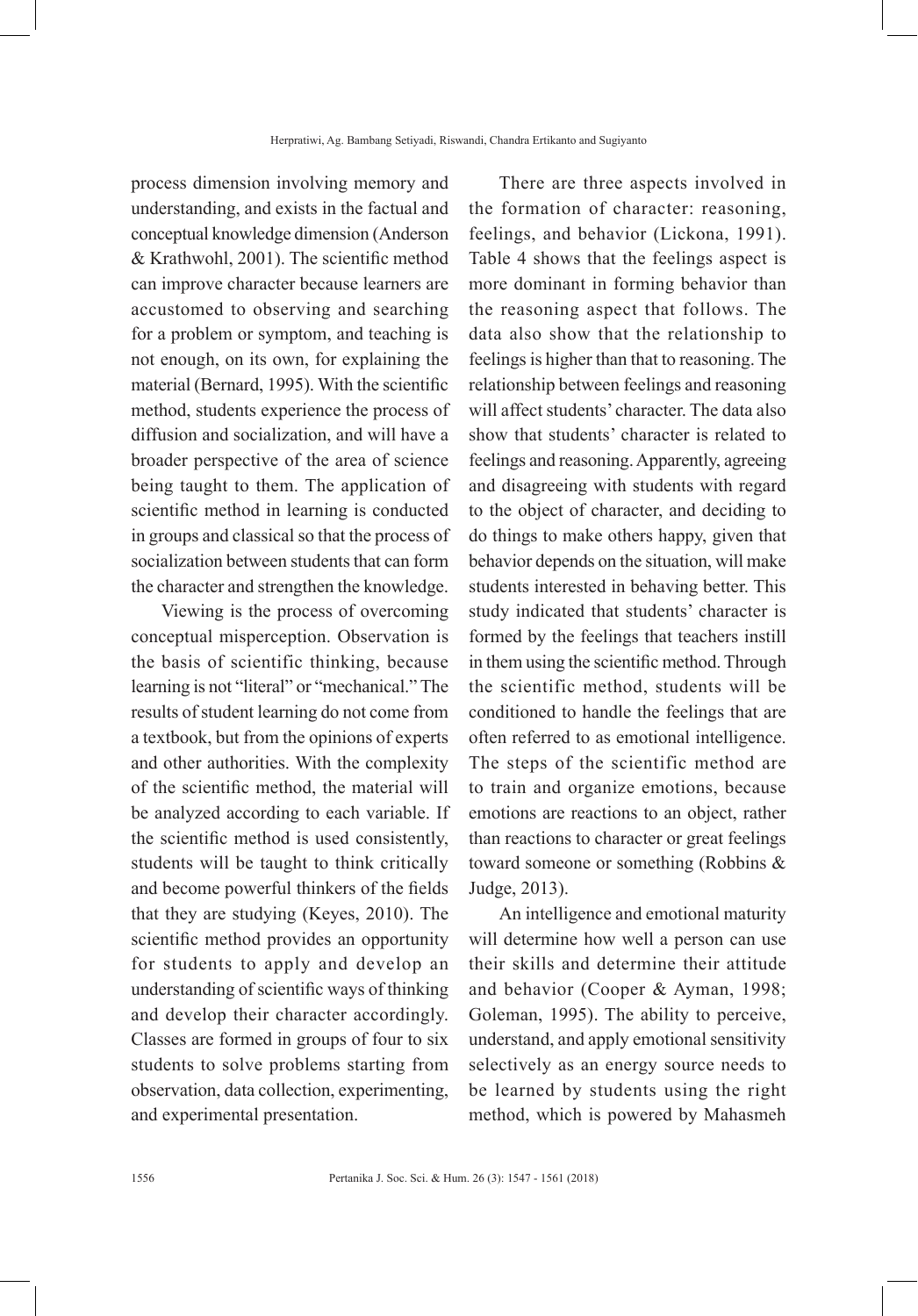(2016)'s research. Thus, students will learn to recognize and appreciate their sense of self, to respond appropriately, and to implement this sense of self effectively in everyday life. Emotional intelligence refers to the range of skills, capabilities, and noncognitive competencies that predispose a person to successfully meet the demands and environmental pressures of life (Robbins & Judge, 2013). Students who have a positive mood will be used to interacting socially, and will contribute to the good mood of others around them (Isen, 2003); thus, behavior will always be in character. Dimensional feeling has a role in the formation of character, so that all contents should be able to be interpreted in accordance with that feeling, because the purpose of education is reasoning and character development (Barak & Shakhman, 2008). To achieve these objectives, the students must be taught and empowered naturally. This is according to the research of Nunez (2015).

The findings of this study support Lawson (2009)'s finding that acquiring knowledge and skills with the scientific approach will accelerate the acquisition of yield, quality, and retention. Students who participate actively in class and learn the scientific method of finding the truth will understand the process of education, because students engage in dialogue with one another and play a role in their own education (Sanderse, 2013), and because learning is not only an individual endeavor (Chen, 2013). Modern society requires an efficient learning method. The scientific

method will help learners to reason, solve problems, and conduct research based on empirical data rather than from the results of scientific findings (Hodson, 1986). Learning the scientific method would encourage moral reflection and teach students about conflict resolution, thus helping students to learn how to solve problems and encourage moral reasoning, self-control, and respect for others. The integration of character education is an important part of the success of academic activities. Character education will be effective if implemented with full commitment and scientific basis. Character education cannot be built in a purely academic way and does not occur instantly, but through habituation and conditioning it could be implemented continuously (Kristjánsson, 2014; Komalasari & Saripudin, 2015; Woolfolk, 2004).

Habituation can be achieved by following the work of a scientist and using the scientific method between friends and individuals, which will estimate students to respect one another, as well as be patient and honest in describing the results obtained. A method of character education using approaches and methods of indoctrination that are not reflectively and empirically integrated with the system and culture of the school is unlikely to succeed (Al Hamdani, 2016). Likewise, character education for children of primary school age is not possible because primary-school children are sensitive to the cultivation of character education at that age (Peterson, 2015).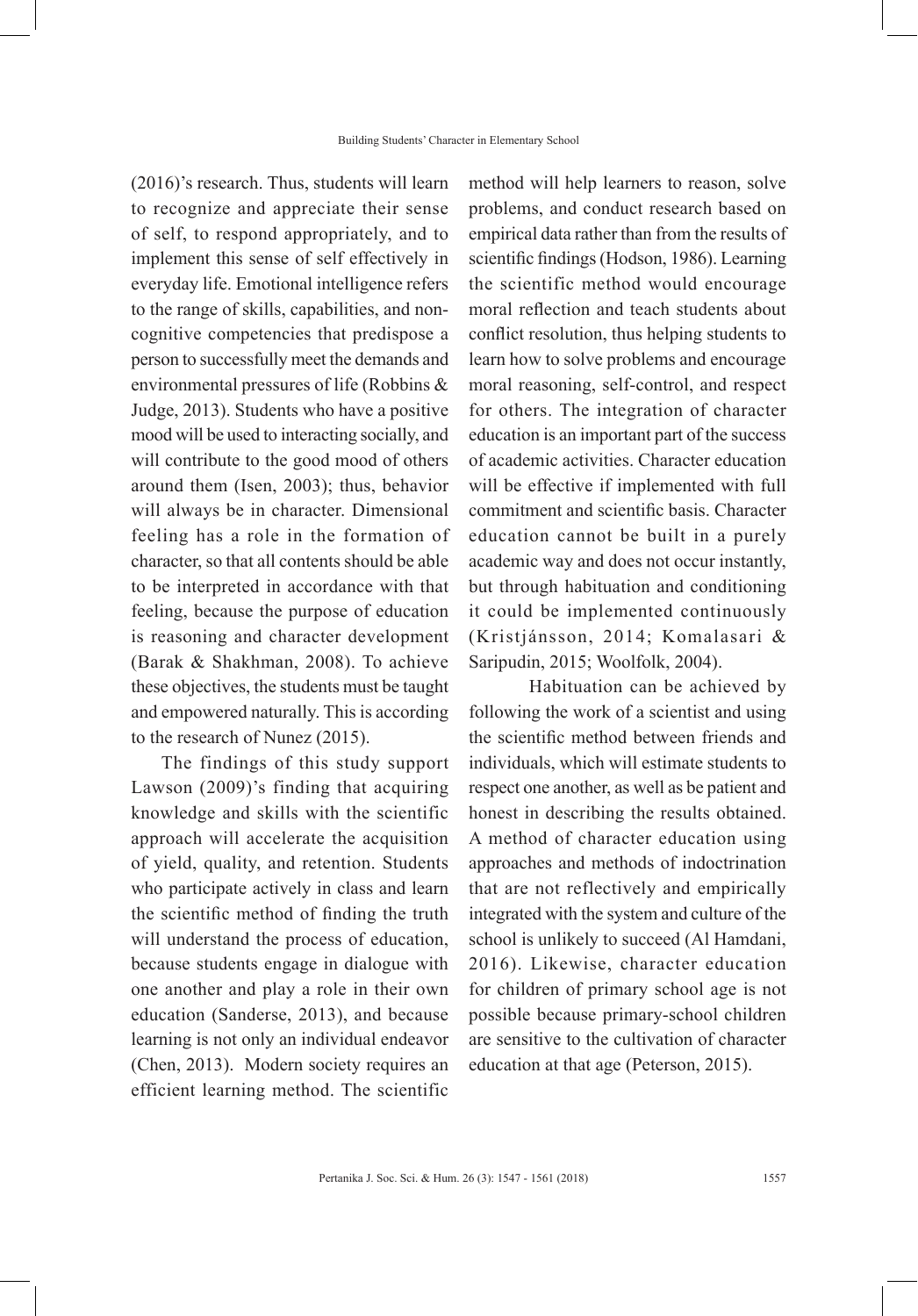#### **CONCLUSION**

The scientific method as a method of intervention to improve the character education of elementary school students is more directed to the affective domain in the field of social sciences. The scientific method, however, is not only used by natural science teachers that prefer the cognitive domain. Students' character is built from the aspects of feelings, behavior, and reasoning. Therefore, it is necessary to design and reformulate the syntax of the scientific method as an important variable in character education. Further research is also needed, especially to create a questionnaire to measure students' character that is more standardized and includes more comprehensive measures of character.

The discussion of the issues examined in this study is not yet complete because the relationships between the characterforming aspects can be measured separately as possible independent variables. The causal relationship of two variables requires further research in order to identify which of the variables change as a result of the relationship.

The empirical data of this study could not establish whether students' character generated by the scientific method changed over time. This study also did not prove how the three aspects of character formation significantly relate to character. The relationship between these three aspects as described in this study has been identified to explain how the aspects of character can produce a significant change in character.

### **ACKNOWLEDGEMENTS**

The authors would like to thank the Ministry of Research, Technology, and Higher Education of the Republic of Indonesia for financial support via the Postgraduate grant under contract number 90/UN26/8/ LPPM/2016.

#### **REFERENCES**

- Al Hamdani, D. (2016). The character education in Islamic education viewpoint. *Journal Pendidikan Islam*, *1*(1), 98–109.
- Anderson, C. A. (2004). An update on the effects of playing violent video games. *Journal of Adolescence, 27*(1), 113–122.
- Anderson, L. W., Krathwohl D. R., & Bloom B. B. (2001). *Taxonomy learning, teaching, and assessing: A revision of Bloom's taxonomy of educational objectives*. New York, NY: Longman.
- Anita, W. (2004). *Educational psychology* (9<sup>th</sup> ed.). Boston, MA: Pearson.
- Anwar, C. (2016). Character education insightful nationality: A multicultural approach. *Mediterranean Journal of Social Sciences, 7*(2), 182–187.
- Ary, D., Jacobs, L. C., & Sorensen, C. (2010). *Introduction to research in education* (8<sup>th</sup> ed.). Canada: Nelson Education Ltd.
- Ausubel, P. D. (1968). *Educational psychology*: *A cognitive view*, New York, NY: Holt, Rinehart and Winston.
- Barak, M., & Shakhman, L. (2008). Reformbased science teaching: Teachers' instructional practices and conceptions. *Eurasia Journal of Mathematics, Science & Technology Education, 4*(1), 11–20.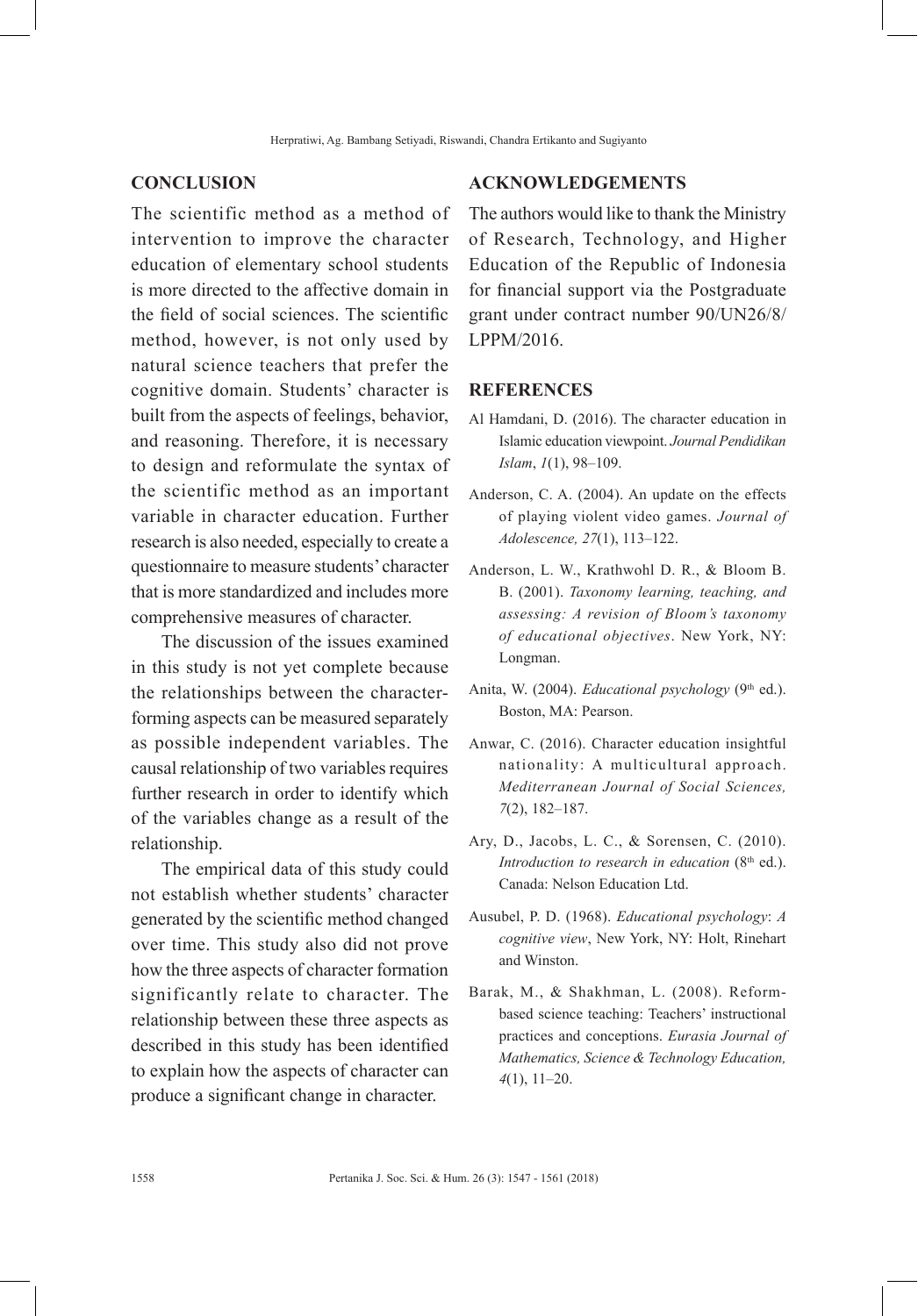- Barger, B., & Derryberry, W. P. (2013). Do negative mood states impact moral reasoning? *Journal of Moral Education*, *42*, 443–459.
- Beachum, F., McCray, C., Yawn, C., & Obiakor, F. (2013). Support and importance of character education: Pre-service teacher perceptions. *Education*, *133*(4), 470–480.
- Bernard, R. B. (1995). *Research methods in anthropology: Qualitative and quantitative approaches* (2nd ed.). Walnut Creek, CA: Altamira Press.
- Blanchette, I., & Richards, A. (2010). The influence of effect on higher level cognition: A review of research on interpretation, judgement, decision making and reasoning. *Cognition and Emotion, 24*(4), 561–595.
- Bonett, D. G., & Wright, T. A. (2015). Cronbach's alpha reliability: Interval estimation, hypothesis testing, and sample size planning. *Journal of Organizational Behavior, 36*(1), 3–15.
- Carin, A. A., & Sund, R. B. (1975). *Teaching science through discovery* (3rd ed.). Columbus, OH: Merrill Publishing Company.
- Chang, C. M., & Chou, C. (2015). An exploratory study of young students' core virtues of e-character education: The Taiwanese teachers' perspective. *Journal of Moral Education, 44*(4), 516–530.
- Chen, Y. L. (2013). A missing piece of the contemporary character education puzzle: The individualisation of moral character. *Studies in Philosophy and Education, 32*(4), 345–360.
- Cheung, C. K., & Lee, T. Y. (2010). Improving social competence through character education. *Evaluation and Program Planning, 33*(3), 255–263.
- Cohen, J. (2006). Social, emotional, ethical, and academic education: Creating a climate for learning, participation in democracy, and well-

being. *Harvard Educational Review, 76*(2), 201–237.

- Cook, D. T., & Campbell, D. T. (1979). *Quasi experimentation: Design and analysis for field settings*. Boston, MA: Houghton Mifflin Company.
- Cooper, R. K., & Ayman S. (1997). *Excecutive IQ: Emotional intelligence in leadership and organization*. New York, NY: Grosset-Puttnam.
- Ferrante, J. (2008). *Sociology: A global perspective* (7<sup>th</sup> ed.). Belmont, CA: Thomson-Wadsworth.
- Gleeson, J., & Flaherty, J. O. (2016). The teacher as moral educator: Comparative study of secondary teachers in Catholic schools in Australia and Ireland. *Teaching and Teacher Education, 55*, 45–56.
- Goleman, D. (1995). *Emotional intelligence: Why it can matter more than IQ*. New York, NY: Bantam Books.
- Halstead, J. M., & Taylor, M. J. (2000). Learning and teaching about values: A review of recent research. *Cambridge Journal of Education, 30*(2), 169–202.
- Hockenbury, D. H., & Hockenbury, S. E. (2000). *Psychology* (2nd ed.). New York, NY: Worth Publishers.
- Hodson, D., (1986) Laboratory work as scientific method. *Journal of Curriculum Studies, 28*, 115–135.
- Isaac, S., & Michael, W. B. (1981). *Handbook in research and evaluation for education sciences* (2nd ed.). San Diego, CA: EdITS Publishers.
- Isen, A. M. (2003). *Positive affect as a source of human strength: The psychology of human strength*. Washington, DC: American Psychological Association.
- Josephson, M. (2002). *Making ethical decisions*. Los Angeles, CA: Josephson Institute of Ethics.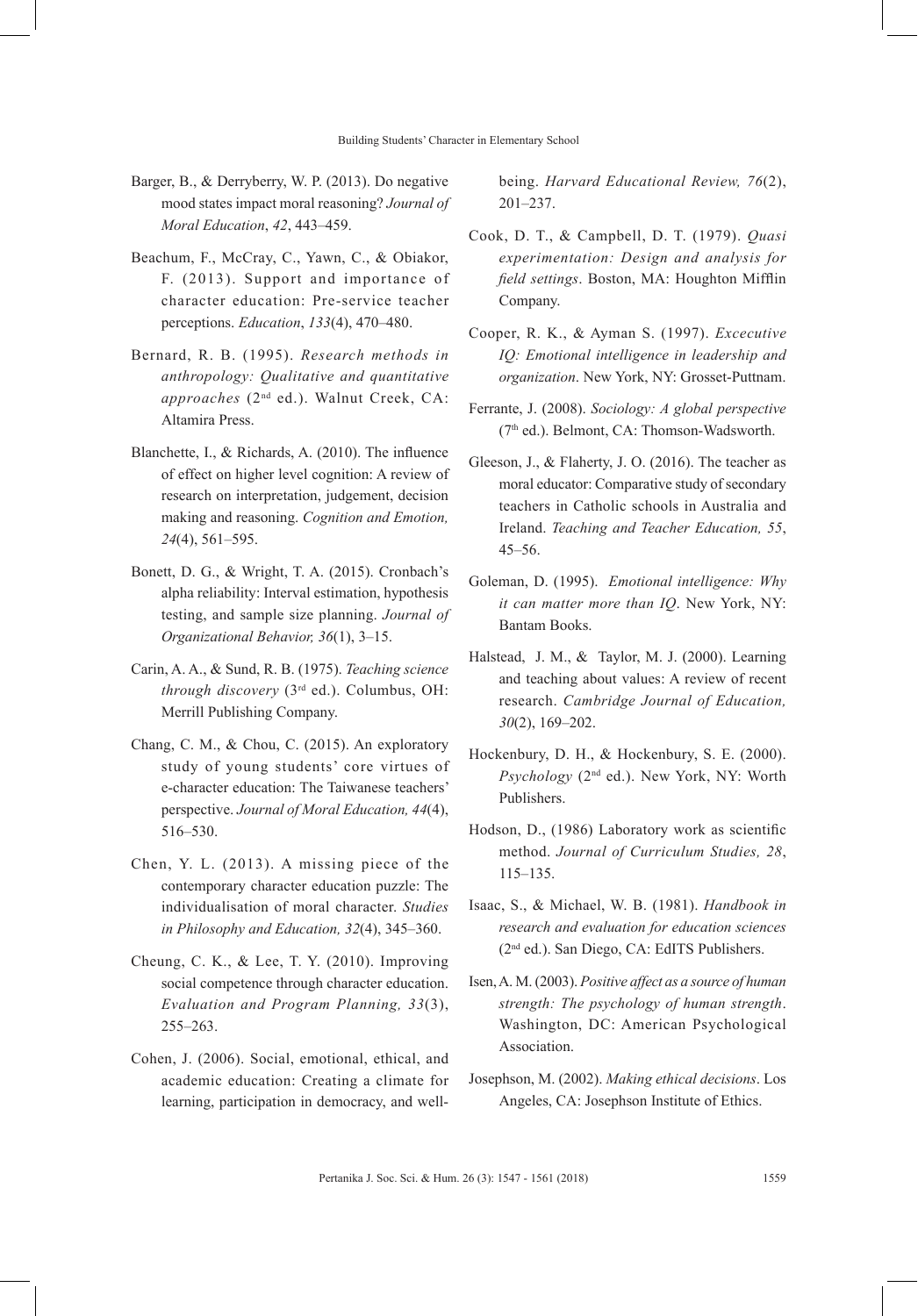- Keyes, G. (2010). Effective teaching: Teaching the scientific method in the social sciences. *The Journal of Effective Teaching, 10*(2), 18−28.
- Kirschenbaum, H. (2000). From values clarification to character education: A personal journey. *The Journal of Humanistic Counselling, Education and Development, 39*(1), 4–20.
- Komalasari, K., & Saripudin, D. (2015). Integration of anti-corruption education in school's activities. *American Journal of Applied Sciences, 12*(6), 445–451.
- Kristjánsson, K. (2014). Phronesis and moral education: Treading beyond the truisms. *Theory and Research in Education, 12*, 151–171.
- Lareau, A. (1987). Social class differences in familyschool relationships: The importance of cultural capital. *Sociology of Education, 60*(2), 73–85.
- Lawson, E. A. (2010). Basic inferences of scientific reasoning, argumentation, and discovery. *Science Education, 94*(2), 336–364.
- Lickona, T. (1991). *Educating for character: How our schools can teach respect and responsibility*. New York, NY: Bantam Books.
- Lickona, T. (1996). Eleven principles of effective character education. *Journal of Moral Education, 25*(1), 93–100.
- Lonigro, A., Laghi, F., Baiocco, R., & Baumgartner, E. (2014). Mind reading skills and empathy: Evidence for nice and nasty ToM behaviours in school-aged children. *Journal of Child and Family Studies*, *23*(3), 581–590.
- Mahasmeh, A. M. (2016). Emotional intelligence as a predictor of teacher sense of self-efficacy among student teachers in Jordan. *North American Journal of Psychology, 18*(1), 165–176.
- Maier, U., Wolf, N., & Randler, C. (2016). Effects of a computer-assisted formative assessment intervention based on multiple-tier diagnostic

items and different feedback types. *Computers and Education, 95*, 85–98.

- Mc Murry, J. E., & Fay, R. C. (2008). *Chemistry* (5th ed.). Upper Saddle River, NJ: Pearson/Prentice-Hall.
- Morton, K. R., Worthley, J. S., Testerman, J. K., & Mahoney, M. L. (2006). Defining features of moral sensitivity and moral motivation: Pathways to moral reasoning in medical students. *Journal of Moral Education*, *35*(3), 387–406.
- Nucci, L., Narvaez D., Krettenauer, T. (2014). *Handbook of moral and character education*. New York, NY: Routledge.
- Nunez, M. T. S., Patti, J., & Holzer, A. (2015). Effectiveness of a leadership development program that incorporates social and emotional intelligence for aspiring school leaders. *Journal of Educational Issues, 1*(1), 65–84.
- Oers, V. B., & Hannikainen, M. (2001). Some thoughts about togetherness: An introduction. *International Journal of Early Years Education, 9*(2), 101–108.
- Owuor, J. A. (2007). Integrating African indigenous knowledge in Kenya's formal education system: The potential for sustainable development. *Journal of Contemporary Issues in Education, 2*(2), 21–37.
- Park, D., Tsukayama, E., Goodwin, G. P., Patrick, S., & Duckworth, A. L. (2017). A tripartite taxonomy of character: Evidence for intrapersonal, interpersonal, and intellectual competencies in children. *Contemporary Educational Psychology*, *48*, 16–27.
- Peterson, A., & Bentley, B. (2015). Exploring the connections between Philosophy for Children and character education: Some implications for moral education? *Journal of Philosophy in Schools, 2*(2), 48–70.